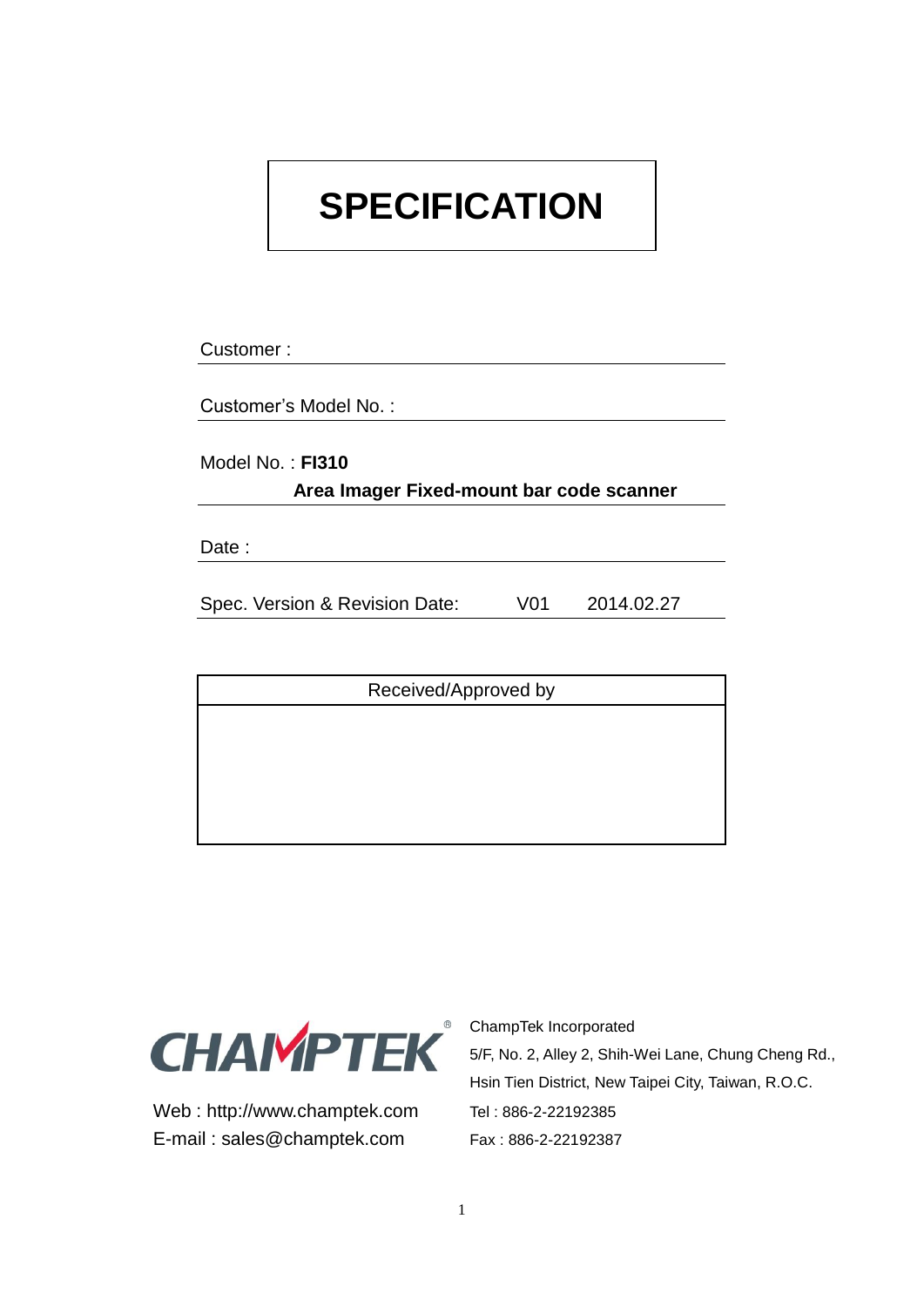# **Revision History**

| Version          | Date       | Context        |
|------------------|------------|----------------|
| V <sub>0</sub> 0 | 2013.06.05 | Golden release |
| V <sub>0</sub> 1 | 2014.02.27 | Gary release   |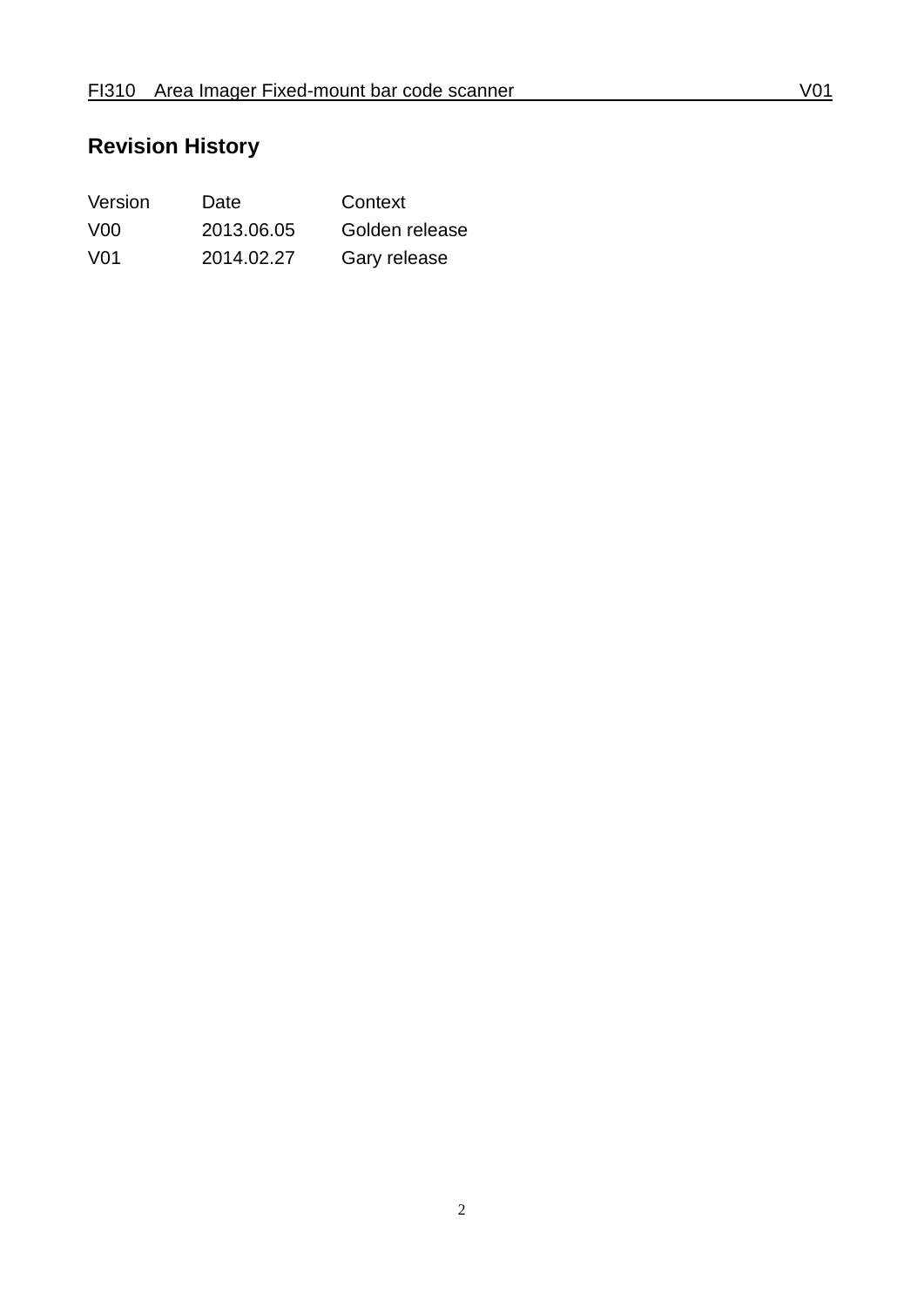#### **TABLE OF CONTENTS**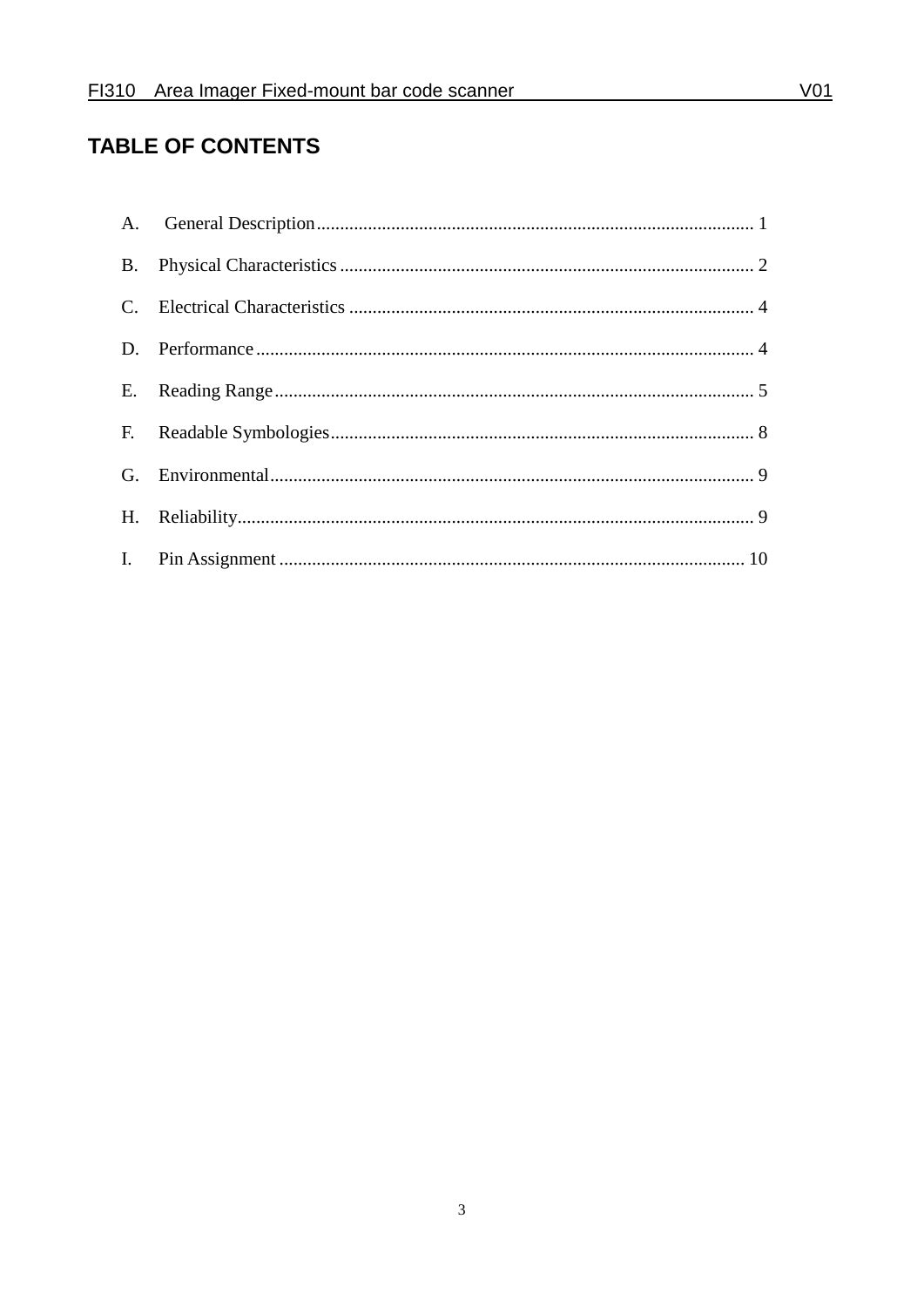#### <span id="page-3-0"></span>**A. General Description**

The FI310 is equipped with ultra-compact high performance 2D area imager bar code scanning engine, ideal for OEM applications in devices including POS, medical devices, kiosks, lottery terminals and access control devices, a stand option can be ordered to facilitate desktop hand-free reading options.

The FI310 supports with up to 500mm reading depth of 1D and 2D bar codes, scan rate is up to 120 scans per second in linear emulation and 60 images per second in 2D area mode. It combines decode speed with unmatched motion tolerance to deliver an easy to use scanner with aggressive performance and offers uncompromised performance on current linear barcodes' applications, it can emulate the operation as a linear imagers with scan rates up to 120 scans per second when decodes linear barcodes, which is more than three times faster than traditional 2-D imagers.

Everything has been done to simplify the integration of the FI310, compact size, multiple mounting possibilities and multiple interfaces selection, such as standard RS232 & USB-HID and USB Virtual COM port.

The FI310 is built to match the most demanding scanning requirements, providing consistent scanning performance in total darkness to full sunshine and over a large temperature range.

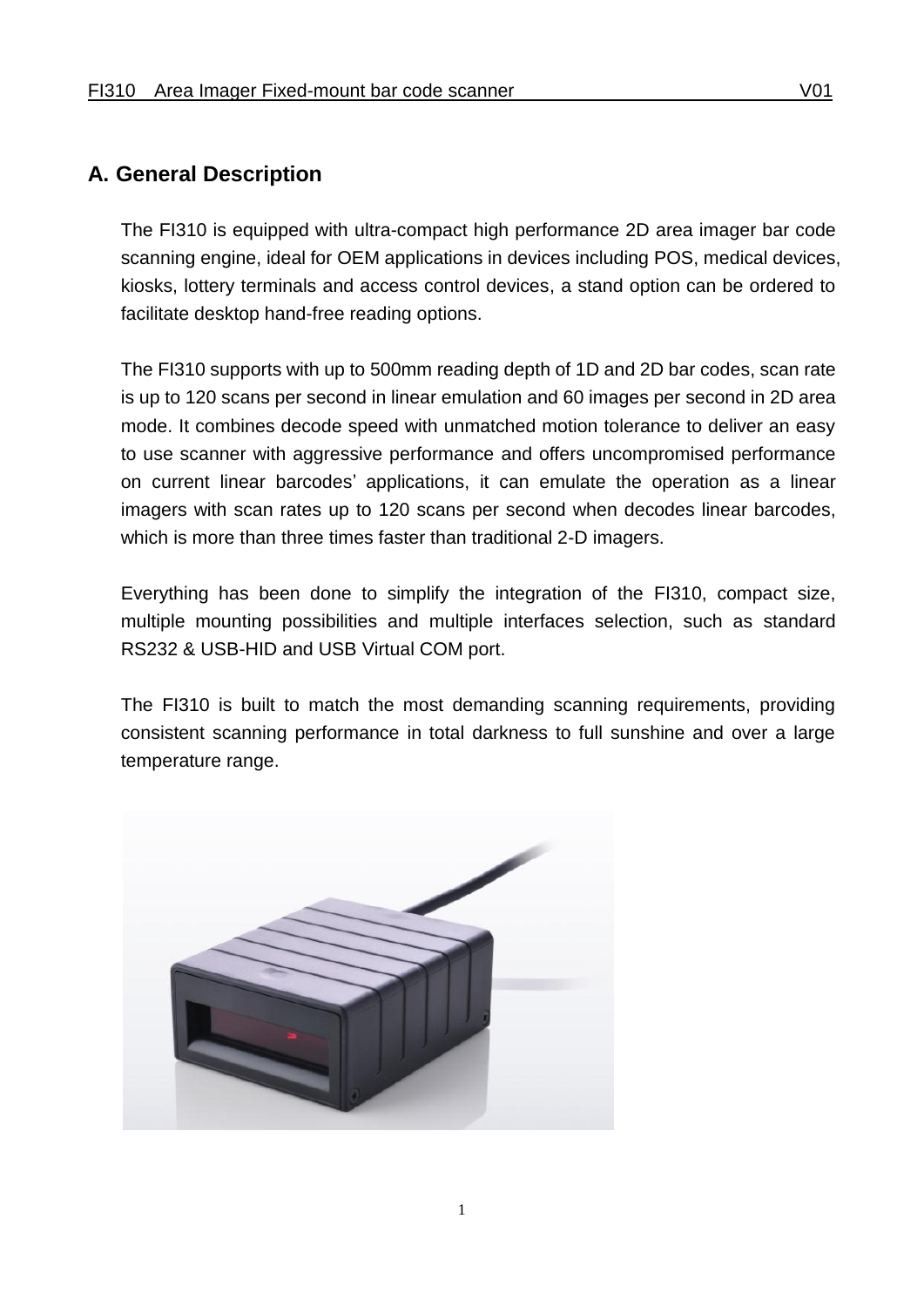## <span id="page-4-0"></span>**B. Physical Characteristics**

| Weight             |                               |
|--------------------|-------------------------------|
| Body weight        | Approx. $3$ oz $(85 g)$       |
| Cable weight (USB) | Approx. 4.24 oz (120 g)       |
| <b>Material</b>    | Polycarbonate                 |
| Cable Length       | 5FT. (150cm)                  |
| <b>Dimension</b>   | 56 mm W x 69 mm D x 27.7 mm H |

## **1) Cable drawing**

Unit : mm

#### **(1)RS232**



| P <sub>1</sub> | <b>Color</b> | P <sub>2</sub> | <b>Color</b> | P <sub>3</sub> | <b>Description</b> |
|----------------|--------------|----------------|--------------|----------------|--------------------|
| 9              | Red          | $\overline{2}$ | Red          |                | $VCC, +5V$         |
| 3              | Yellow       | 4              |              |                | <b>RXD</b>         |
| $\overline{2}$ | Orange       | 3              |              |                | <b>TXD</b>         |
| 5              | <b>Brown</b> |                | <b>Brown</b> | 2              | <b>GND</b>         |
| 8              | Green        | 9              |              |                | <b>RTS</b>         |
| 7              | <b>Blue</b>  | 10             |              |                | <b>CTS</b>         |
| steel casing   | wire-winding | 11             |              |                | <b>SHIELDING</b>   |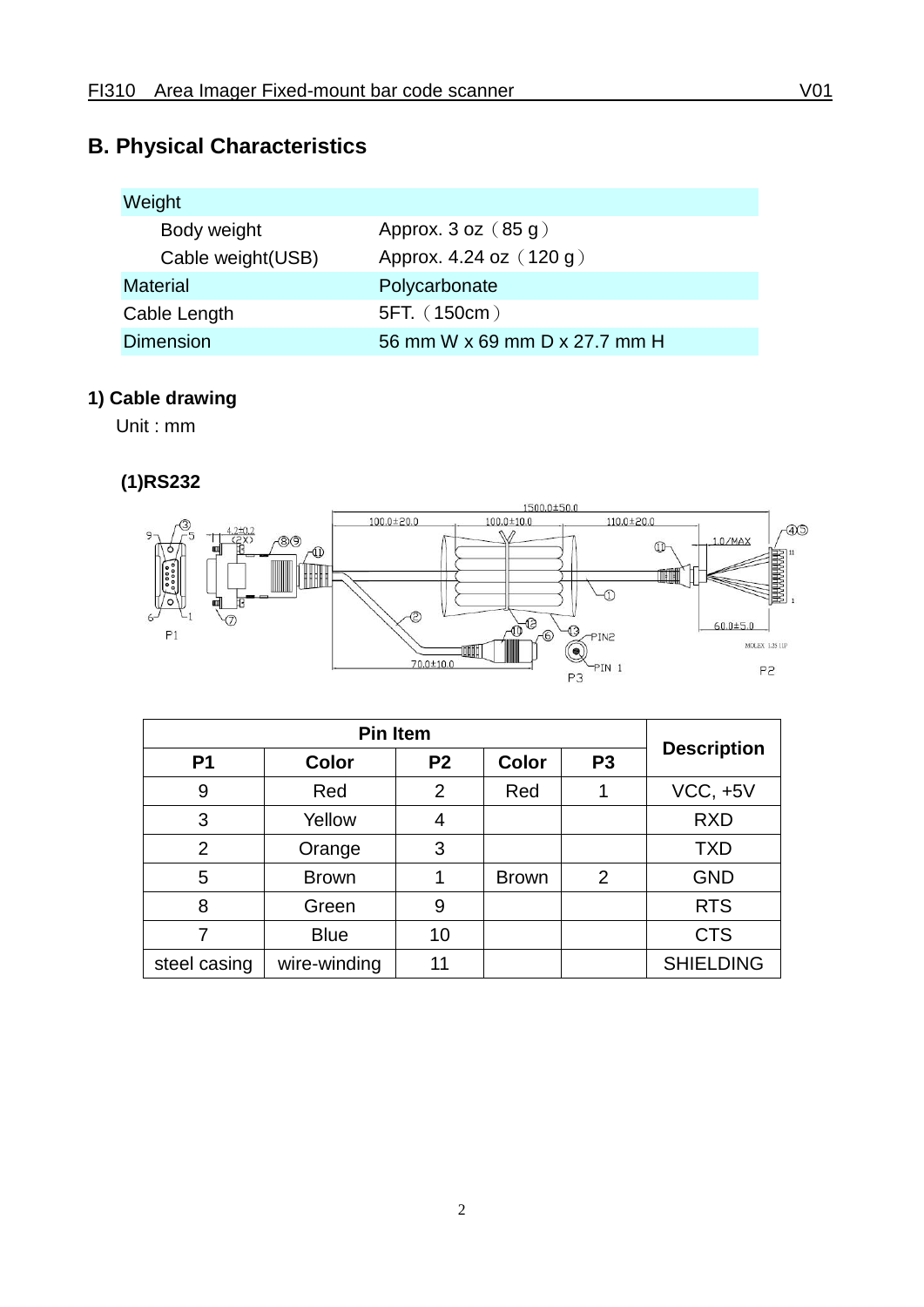## **(2) USB(Virtual COM port)**



| P <sub>1</sub> | Color        | P <sub>2</sub> | <b>Description</b> |
|----------------|--------------|----------------|--------------------|
|                | Red          | 2              | <b>VCC</b>         |
|                | <b>Blue</b>  | 6              | D-                 |
|                | Green        | 5              | D+                 |
|                | <b>Brown</b> |                | <b>GND</b>         |
| steel casing   | wire-winding |                | <b>SHIELDING</b>   |

### **2) Mechanical drawing**

Unit : mm

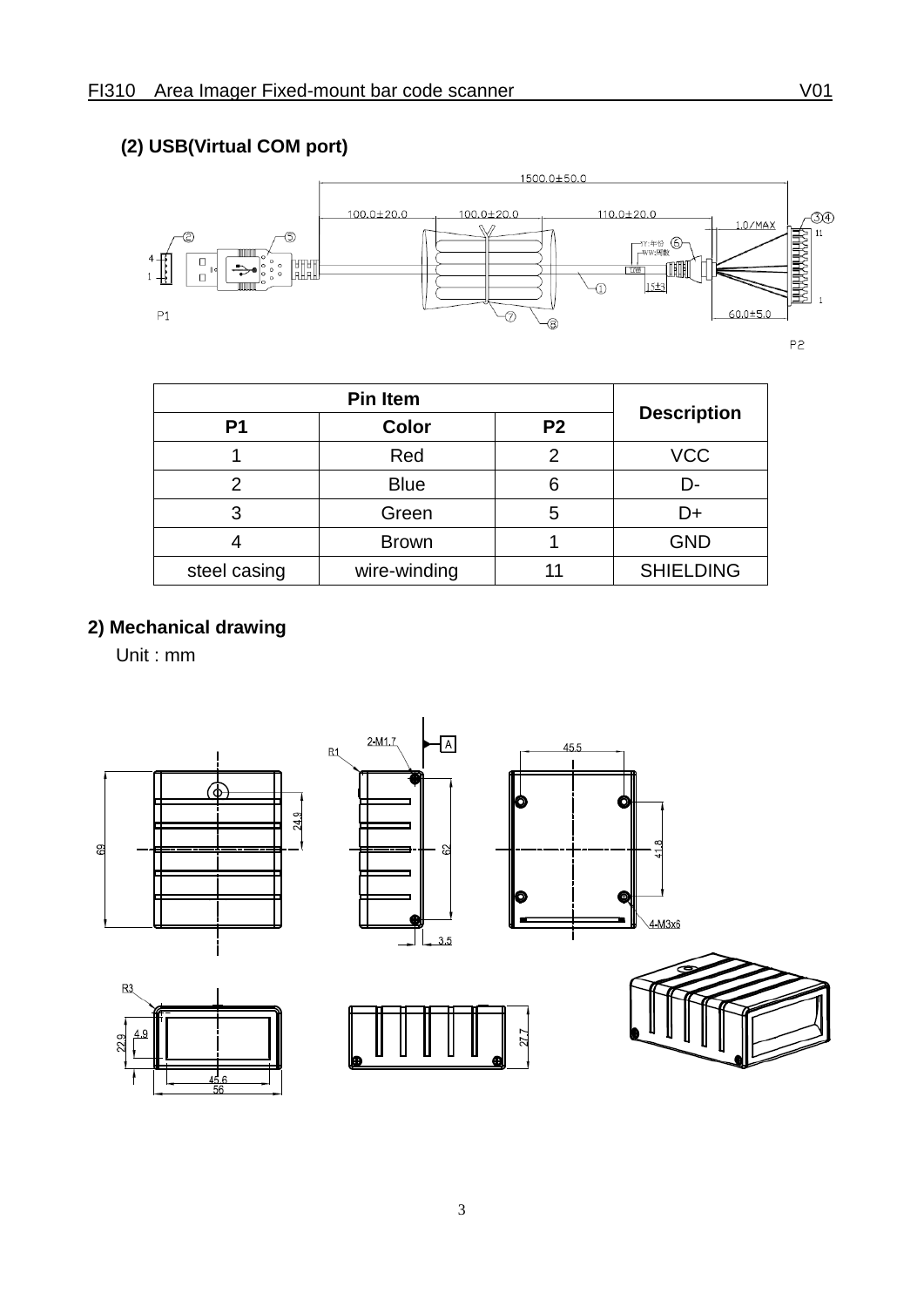### <span id="page-6-0"></span>**C. Electrical Characteristics**

| <b>Interface</b>      | <b>RS232</b>       | <b>USB-HID</b><br>(or Virtual COM port) |
|-----------------------|--------------------|-----------------------------------------|
|                       | <b>DC</b> Adaptor  | <b>USB Power</b>                        |
| <b>Supply Voltage</b> |                    | DC $+5V±5%$                             |
| <b>Current Draw</b>   |                    | ±10%                                    |
| Power On (Typ.)       | 800 <sub>m</sub> A | 800 <sub>m</sub> A                      |
| Stand by (Typ.)       | 80 <sub>m</sub> A  | 80 <sub>m</sub> A                       |
| Operation (Typ.)      | 270 <sub>m</sub> A | 270 <sub>m</sub> A                      |

## <span id="page-6-1"></span>**D. Performance**

| Light source      | Visible red light 625nm LED                                    |
|-------------------|----------------------------------------------------------------|
| <b>Resolution</b> | 752 (H) x 480 (V) pixels                                       |
|                   | Horizontal - 40°, Vertical - 25°                               |
| <b>Pitch</b>      | $\pm 60^\circ$ (from front to back)                            |
| <b>Skew</b>       | $\pm 60^{\circ}$ (from plane parallel to symbol(side-to-side)) |
| Roll              | $360^\circ$                                                    |
| Interface         | RS-232, USB (HID KBW or Virtual comport)                       |
| Indicators        | Good read beep                                                 |

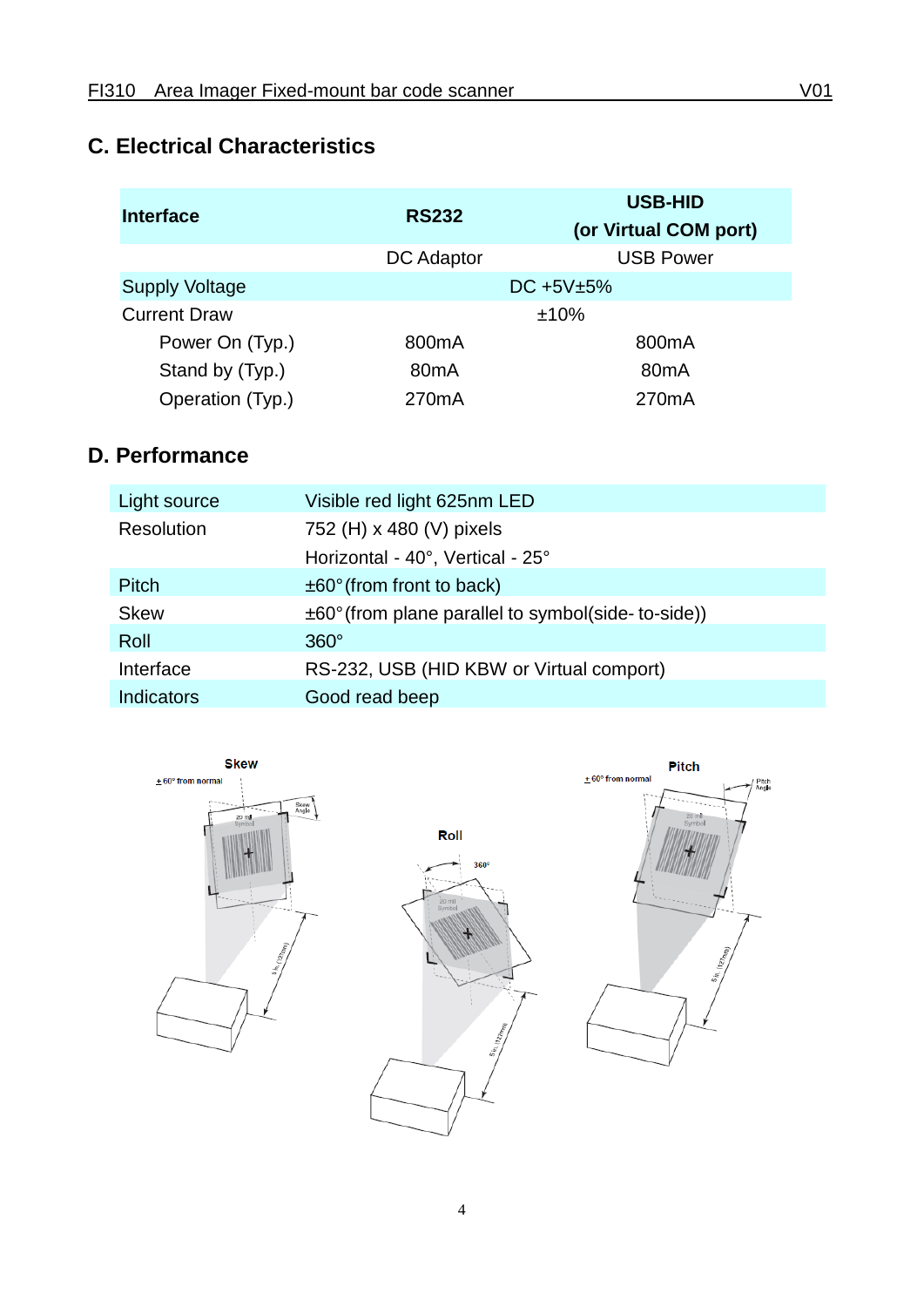#### <span id="page-7-0"></span>**E. Reading Range**

The following table summarizes the reading distance for the specified codes with both the wide area field and the high density field enabled and active for decoding.

| <b>Focus Range</b> | <b>Near</b>           | Far                |
|--------------------|-----------------------|--------------------|
| 5.0 mil Code 39    | $1.9$ in./4.7 cm      | $7.7$ in./19.4 cm  |
| 20 mil Code 39     | Field of view limited | $24.0$ in./60.9 cm |
| 6.67 mil PDF417    | $2.7$ in./6.8 cm      | $7.0$ in./17.9 cm  |
| 15 mil PDF417      | Field of view limited | 13.2 in./33.5 cm   |
| 10 mil Datamatrix  | Field of view limited | $8.3$ in./21.0 cm  |
| 13 mil 100% UPC    | $2.8$ in./7.2 cm      | $16.8$ in./42.4 cm |

| <b>Code Type</b> | <b>Density</b> | <b>Bar Code</b>    | Range |        | <b>Typical</b> |        | <b>Guaranteed</b> |
|------------------|----------------|--------------------|-------|--------|----------------|--------|-------------------|
|                  |                | <b>Description</b> |       | Inch   | cm             | Inch   | cm                |
| Code 39          | 3 mil          | STI3025            | Near  | 2.5    | 6.5            | 2.9    | 7.4               |
|                  |                |                    | Far   | 4.9    | 12.5           | 4.3    | 10.9              |
|                  | 4 mil          | STI4026            | Near  | 1.9    | 4.9            | 2.3    | 5.7               |
|                  |                |                    | Far   | 7.2    | 18.3           | 6.9    | 17.5              |
|                  | 5 mil          | <b>ABCDEFGH</b>    | Near  | 1.5    | 3.8            | 1.9    | 4.7               |
|                  |                |                    | Far   | 8.2    | 20.8           | 7.7    | 19.4              |
|                  | 7.5 mil        | <b>ABCDEF</b>      | Near  |        |                | Note 1 |                   |
|                  |                |                    | Far   | 11.3   | 28.6           | 10.9   | 27.6              |
|                  | $10$ mil       | <b>ABCDE</b>       | Near  | Note 1 |                |        |                   |
|                  |                |                    | Far   | 14.3   | 36.3           | 13.2   | 33.6              |
|                  | 20 mil         | 123                | Near  | Note 1 |                |        |                   |
|                  |                |                    | Far   | 25.8   | 65.6           | 24.0   | 60.9              |
| 60% UPC          | $7.8$ mil      | 12345678905        | Near  | 1.1    | 2.9            | 1.5    | 3.8               |
|                  |                |                    | Far   | 10.5   | 26.6           | 9.5    | 24.2              |
| 80% UPC          | 10.4 mil       | 12345678905        | Near  | 1.5    | 3.8            | 2.2    | 5.7               |
|                  |                |                    | Far   | 13.3   | 33.8           | 12.3   | 31.1              |
| 100% UPC         | 13 mil         | 12345678905        | Near  | 1.9    | 4.9            | 2.8    | 7.2               |
|                  |                |                    | Far   | 17.5   | 44.4           | 16.8   | 42.6              |
|                  |                |                    |       |        |                |        |                   |

Note 1: Near distance is Field of View (FOV) limited.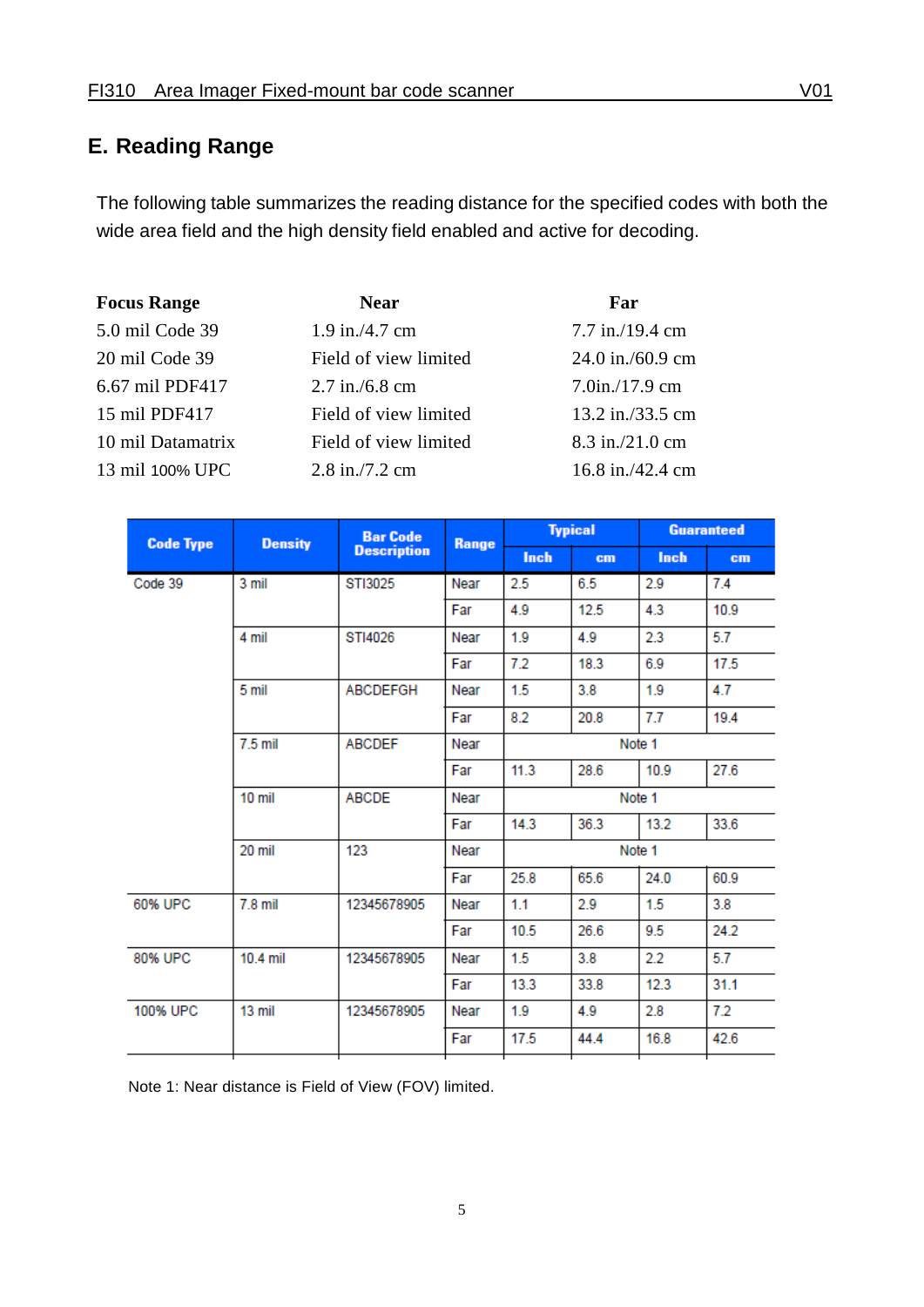| <b>Code Type</b>    | <b>Density</b>                       | <b>Bar Code</b>    |       |             | <b>Typical</b> |             | <b>Guaranteed</b> |  |
|---------------------|--------------------------------------|--------------------|-------|-------------|----------------|-------------|-------------------|--|
|                     |                                      | <b>Description</b> | Range | <b>Inch</b> | cm             | <b>Inch</b> | cm                |  |
| Code 128            | 5 mil                                | <b>C128 MOT</b>    | Near  | 2.1         | 5.3            | 2.4         | 6.1               |  |
|                     |                                      |                    | Far   | 6.2         | 15.7           | 5.7         | 14.4              |  |
|                     | 20 mil                               | <b>20MIL C128</b>  | Near  | Note 1      |                |             |                   |  |
|                     |                                      |                    | Far   | 23.3        | 59.1           | 21.2        | 54.0              |  |
| 12 of 5             | 10 mil                               | 1234567897         | Near  |             |                | Note 1      |                   |  |
|                     |                                      |                    | Far   | 14.3        | 36.4           | 13.7        | 34.9              |  |
| <b>PDF417</b>       | 5 mil                                | x.005y.0150        | Near  | 3.1         | 7.8            | 3.5         | 8.9               |  |
|                     |                                      |                    | Far   | 5.5         | 13.9           | 5.0         | 12.8              |  |
|                     | 6.67 mil                             | x.0066y.0200       | Near  | 2.2         | 5.5            | 2.7         | 6.8               |  |
|                     |                                      |                    | Far   | 7.5         | 19.1           | 7.0         | 17.9              |  |
|                     | 10 mil                               | x.0100y.0300       | Near  | Note 1      |                |             |                   |  |
|                     |                                      |                    | Far   | 10.3        | 26.1           | 9.8         | 25.0              |  |
|                     | 15 mil                               | x.0150y.0450       | Near  | Note 1      |                |             |                   |  |
|                     |                                      |                    | Far   | 14.4        | 36.6           | 13.2        | 33.5              |  |
| Datamatrix<br>5 mil |                                      | 1234567890         | Near  | 3.4         | 8.6            | 3.7         | 9.5               |  |
|                     |                                      | (6 times)          | Far   | 4.3         | 10.9           | 3.5         | 8.8               |  |
|                     | $7.5$ mil<br>1234567890<br>(6 times) | Near               | 2.4   | 6.1         | 2.9            | 7.4         |                   |  |
|                     |                                      |                    | Far   | 6.8         | 17.3           | 6.2         | 15.8              |  |
|                     | 10 mil                               | 1234567890         | Near  | Note 1      |                |             |                   |  |
|                     |                                      | (6 times)          | Far   | 8.9         | 22.7           | 8.3         | 21.0              |  |
|                     | 15 mil                               | 1234567890         | Near  | Note 1      |                |             |                   |  |
|                     |                                      | (6 times)          | Far   | 12.1        | 30.6           | 11.5        | 29.3              |  |
| QR Code             | 10 mil                               | 1234567890         | Near  |             |                | Note 1      |                   |  |
|                     | (6 times)                            |                    | Far   | 7.4         | 18.8           | 6.9         | 17.7              |  |

Note 1: Near distance is Field of View (FOV) limited.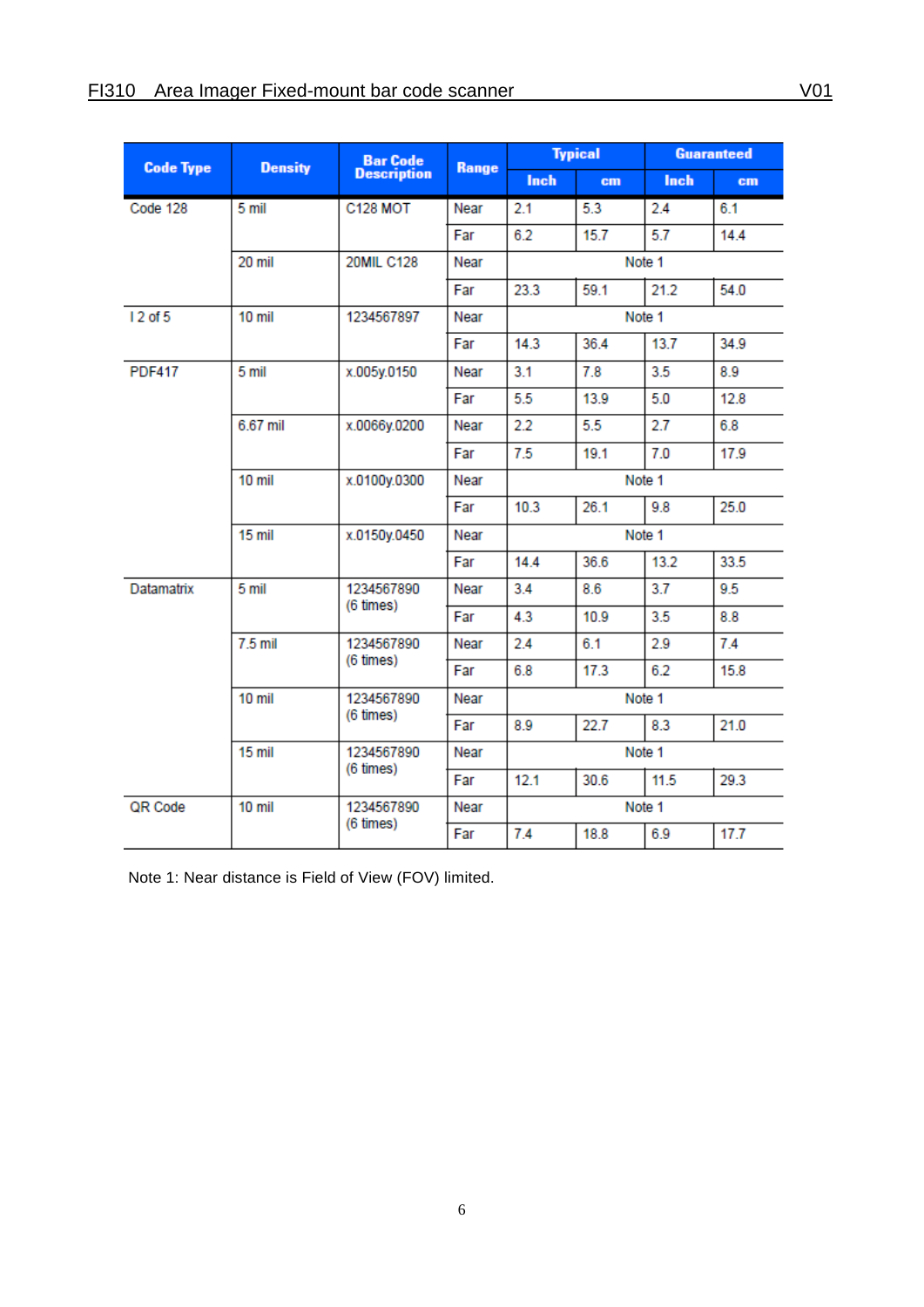|               | <b>Bar Code</b><br><b>Code Type</b><br><b>Density</b> |                    |       | <b>Typical</b> |      | <b>Guaranteed</b> |                 |
|---------------|-------------------------------------------------------|--------------------|-------|----------------|------|-------------------|-----------------|
|               |                                                       | <b>Description</b> | Range | <b>Inch</b>    | cm   | Inch              | cm <sub>1</sub> |
| Code 128      | 5 mil                                                 | <b>C128 MOT</b>    | Near  | 2.1            | 5.3  | 2.4               | 6.1             |
|               |                                                       |                    | Far   | 6.2            | 15.7 | 5.7               | 14.4            |
|               | 20 mil                                                | <b>20MIL C128</b>  | Near  |                |      | Note 1            |                 |
|               |                                                       |                    | Far   | 23.3           | 59.1 | 21.2              | 54.0            |
| 12 of 5       | $10$ mil                                              | 1234567897         | Near  |                |      | Note 1            |                 |
|               |                                                       |                    | Far   | 14.3           | 36.4 | 13.7              | 34.9            |
| <b>PDF417</b> | 5 mil                                                 | x.005y.0150        | Near  | 3.1            | 7.8  | 3.5               | 8.9             |
|               |                                                       |                    | Far   | 5.5            | 13.9 | 5.0               | 12.8            |
|               | 6.67 mil                                              | x.0066y.0200       | Near  | 2.2            | 5.5  | 2.7               | 6.8             |
|               |                                                       |                    | Far   | 7.5            | 19.1 | 7.0               | 17.9            |
|               | 10 mil                                                | x.0100y.0300       | Near  | Note 1         |      |                   |                 |
|               |                                                       |                    | Far   | 10.3           | 26.1 | 9.8               | 25.0            |
|               | $15$ mil                                              | x.0150y.0450       | Near  | Note 1         |      |                   |                 |
|               |                                                       |                    | Far   | 14.4           | 36.6 | 13.2              | 33.5            |
| Datamatrix    | 5 mil<br>(6 times)                                    | 1234567890         | Near  | 3.4            | 8.6  | 3.7               | 9.5             |
|               |                                                       |                    | Far   | 4.3            | 10.9 | 3.5               | 8.8             |
|               | $7.5$ mil                                             | 1234567890         | Near  | 2.4            | 6.1  | 2.9               | 7.4             |
|               | (6 times)                                             |                    | Far   | 6.8            | 17.3 | 6.2               | 15.8            |
|               | 10 mil                                                | 1234567890         | Near  | Note 1         |      |                   |                 |
|               |                                                       | $(6 \times)$       | Far   | 8.9            | 22.7 | 8.3               | 21.0            |
|               | 15 mil                                                | 1234567890         | Near  | Note 1         |      |                   |                 |
|               |                                                       | (6 times)          | Far   | 12.1           | 30.6 | 11.5              | 29.3            |
| QR Code       | $10 \text{ mil}$                                      | 1234567890         | Near  |                |      | Note 1            |                 |
|               | (6 times)                                             |                    | Far   | 7.4            | 18.8 | 6.9               | 17.7            |

Note 1: Near distance is Field of View (FOV) limited.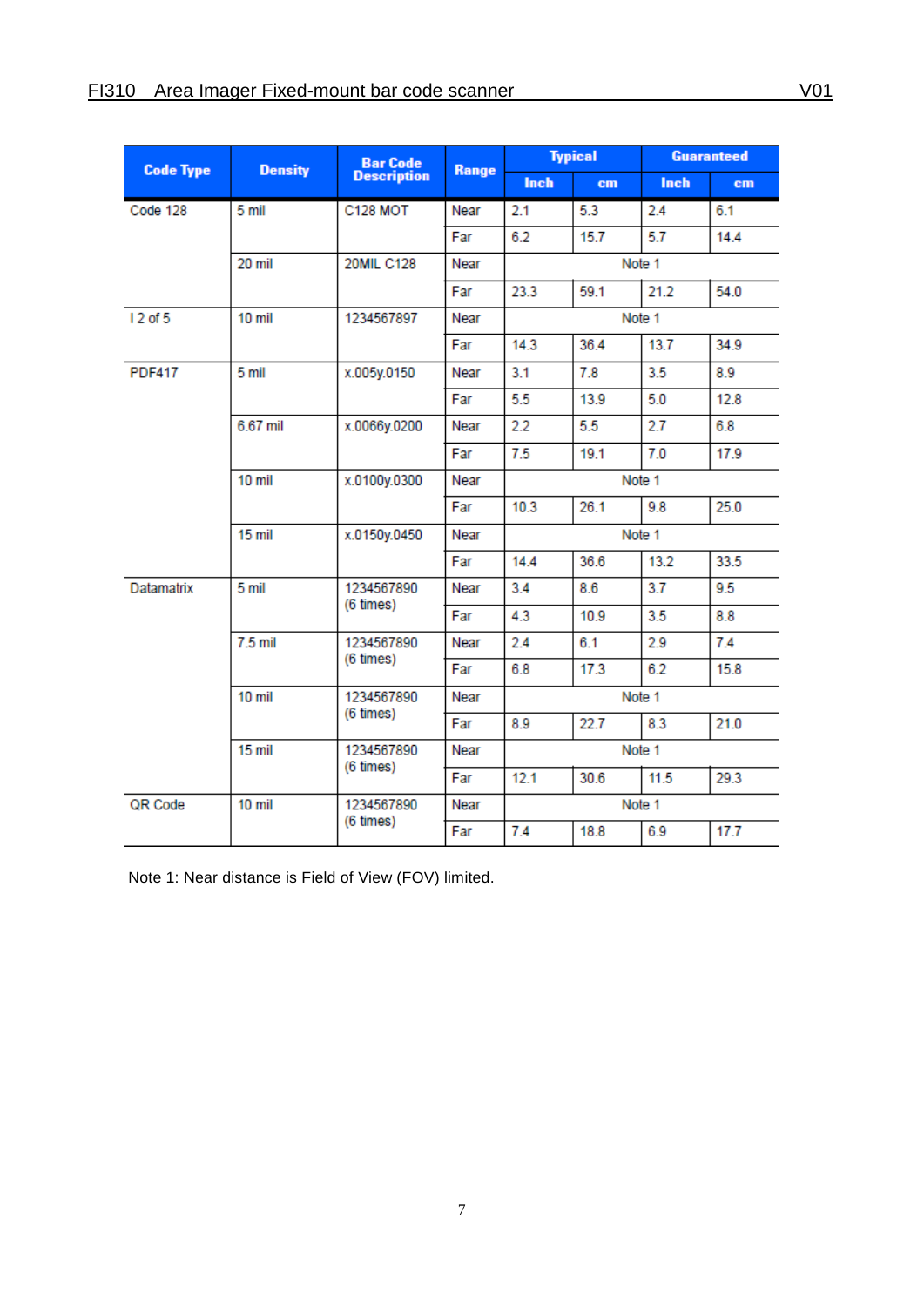# <span id="page-10-0"></span>**F. Readable Symbologies**

| 1D Symbologies  | <b>Readable</b> | <b>Default Enable</b> |
|-----------------|-----------------|-----------------------|
| EAN/UPC         | $\sf V$         | V                     |
| UCC/EAN128      | $\vee$          | $\vee$                |
| <b>ISBN</b>     | $\mathsf{V}$    |                       |
| <b>ISBT</b>     | $\mathsf{V}$    |                       |
| Code 11         | $\mathsf{V}$    |                       |
| Code 39         | $\vee$          | $\vee$                |
| Code 93/93i     | $\mathsf{V}$    |                       |
| Code 128        | $\mathsf{V}$    | V                     |
| Interleaved     | $\mathsf{V}$    |                       |
| Matrix          | $\mathsf{V}$    | V                     |
| Instustrial     | $\mathsf{V}$    |                       |
| Standard 2 of 5 | $\mathsf{V}$    |                       |
| Codabar         | $\vee$          |                       |
| <b>MSI</b>      | V               |                       |
| Plessey         | $\mathsf{V}$    |                       |
| Telepen         | $\vee$          |                       |
| Postal codes    | $\mathsf{V}$    |                       |
| GS1 DataBar     | $\vee$          | V                     |

| 2D Symbologies           | <b>Readable</b> | <b>Default Enable</b> |
|--------------------------|-----------------|-----------------------|
| Data Matrix              | ٧               | V                     |
| Data Matrix Inverse      | v               |                       |
| <b>PDF 417</b>           | v               | ٧                     |
| Micro PDF 417            | ۷               |                       |
| Maxicode                 | ٧               |                       |
| QR code                  | v               | ۷                     |
| QR code Inverse          | ۷               |                       |
| Aztec (& Inverse)        | v               | ٧                     |
| <b>EAN.UCC composite</b> | ۷               |                       |
| MicroQR code             | ٧               | ٧                     |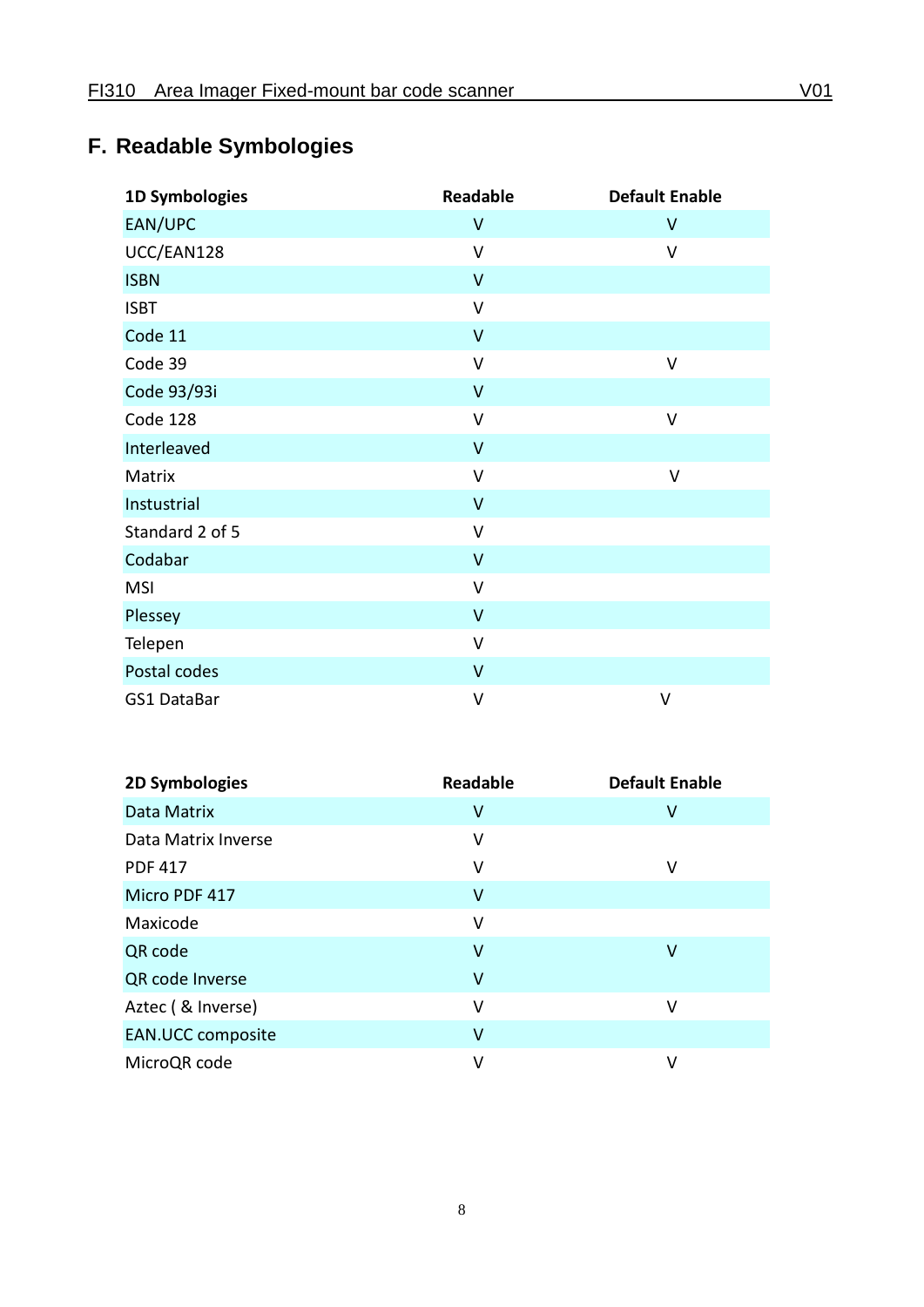#### <span id="page-11-0"></span>**G. Environmental**

| <b>Operating Temp.</b>   | $-20^{\circ}$ C to 60 $^{\circ}$ C ( $-4^{\circ}$ F to 144 $^{\circ}$ F) |
|--------------------------|--------------------------------------------------------------------------|
| Storage Temp.            | -30°C to 70°C (-22°F to 158°F)                                           |
| <b>Relative Humidity</b> | 5% to 95% (Non-condensing)                                               |
| Ambient light            | Works in any lighting conditions from 0 to 100,000 lux                   |

# <span id="page-11-1"></span>**H. Reliability**

| Life Time               |                                                         |
|-------------------------|---------------------------------------------------------|
| MTBF(Calculated)        | 50,000 hours                                            |
| <b>Thermal Shock</b>    |                                                         |
| High Temp.              | 50 °C (122 °F)                                          |
| Low Temp.               | $-20^{\circ}$ C (-4 $^{\circ}$ F)                       |
| Cycle time              | 30 minutes for high temp., 30 minutes for low temp.     |
| Cycles                  | 24 cycles                                               |
| <b>Mechanical Shock</b> | 2000 G, 0.7 ms, half sinus, 3 axes                      |
| Vibration               | 8 G r.m.s., from 10 to 500 Hz, 2 hours per axis, 3 axes |